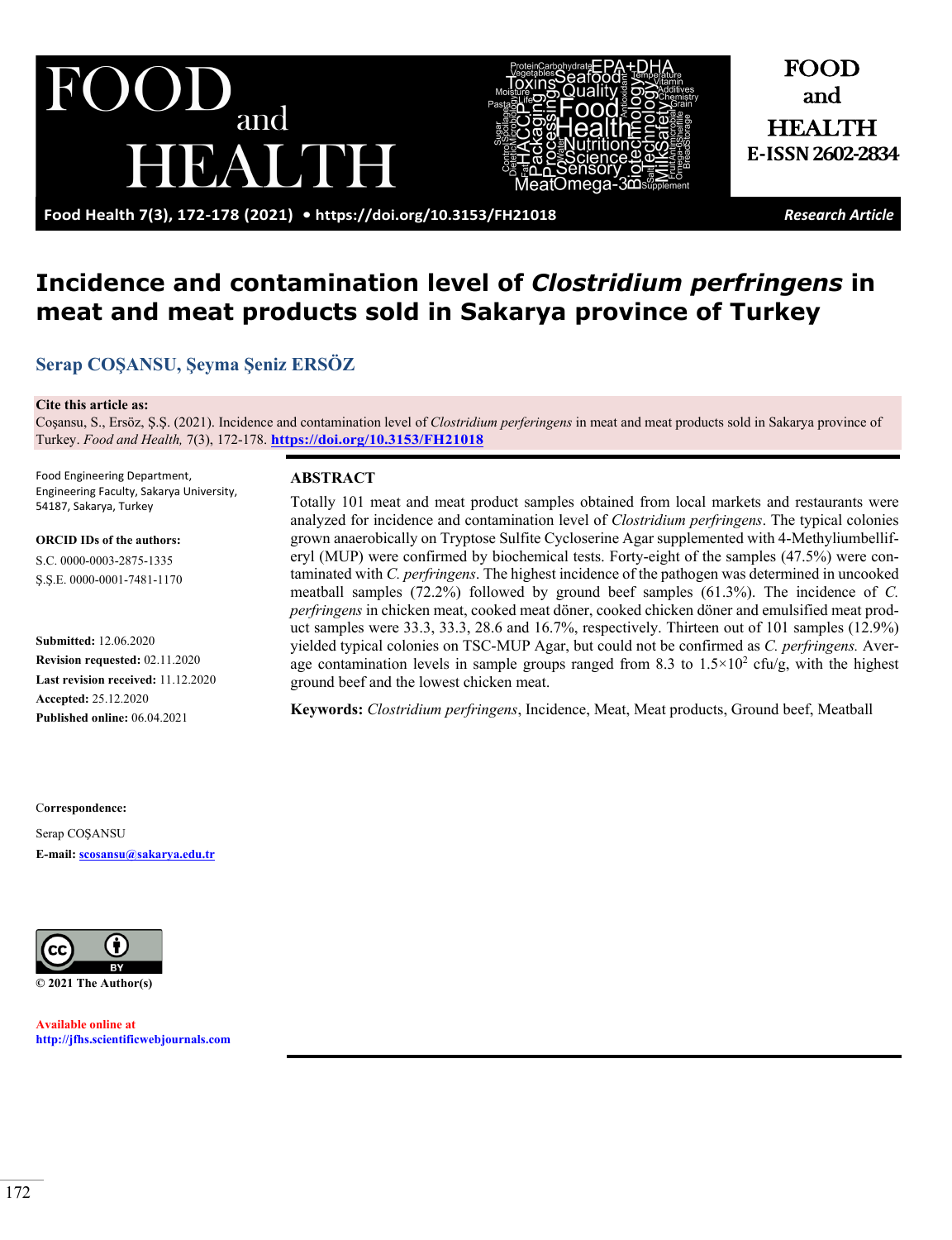**Food Health 7(3), 172-178 (2021) • <https://doi.org/10.3153/FH21018>***Research Article*

## **Introduction**

*Clostridium perfringens* is an anaerobic, non-motile, sulfite reducing, spore-forming, Gram-positive and rod-shaped bacterium (Brynestad and Granum, 2002; Garcia et al., 2019). Spores are usually located sub-terminally and formed only in specially formulated culture media (Juneja et al., 2010). It was isolated in 1892 and named as *Bacillus aerogenes* and then *as Clostridium welchii* (Garcia and Heredia, 2011). It can grow at temperatures from 15°C to 50°C with an optimum at 45°C for most strains (Brynestad and Granum, 2002). *C. perfringens* is very common in nature and can be isolated from soil, dust, gastrointestinal systems of human and animals, on surfaces of vegetables as well as other raw and processed foods (Juneja et al., 2010). Although it has an anaerobic nature, it can grow at  $E_h$  values of  $+350$  mV and can reduce its environment to less than -400 mV (Garcia and Heredia, 2011).

Acute diarrhea and severe abdominal pain are observed in 8- 24 h following the digestion of the food harbored high number vegetative cells of *C. perfringens*. Vomiting and fever are very rare. Generally the patient recovers in 24-48 h. Death is rare and particularly seen in elderly patients (Labbe and Juneja, 2017). *C. perfringens* is classified as A, B, C, D and E according to toxin type. The type A is related food poisoning, meanwhile can cause gaseous gangrene and septicemia (Brown, 2000; McClane et al., 2012). In the European Union, *C. pefringens* caused 124 out of 160 total outbreaks occurred in 2014 (EFSA-ECDC, 2015). It is estimated that *C. perfringens* poisoning is more common since the mild cases are not reported (Juneja et al., 2010). Considering the relatively mild symptoms, the under-reported cases have been estimated as 10-fold (Mead et al., 1999). Foodborne poisoning associated with *C. perfringens* is due to improper handling and preparation of foods. A recent report revealed that improper stored and inadequate reheated meat could result in large *C. perfringens* outbreak (Mellou et al. 2019). The high number of vegetative cells  $(>10^6 \text{ cftu/g})$  multiplied in food exposed to elevated temperatures are ingested and then food poisoning occurs (Garcia and Heredia, 2011).

*C. perfringens* contaminated meat and meat products via fecal contamination of carcasses or contamination from other ingredients such as spices, post-processing contamination is possible as well (Juneja et al., 2010; McClane et al., 2012; EFSA-ECDC, 2015). Although *C. perfringens* can be isolated from different types of foods, it is mostly isolated from meat and meat products. Because meat and meat products are good sources of thirteen amino acids which cannot be produced by *C. perfringens* and needed for growth of this pathogen (Andersson et al., 1995). The previous studies have shown than *C. perfringens* incidence ranged from 7 to 96% in meat and meat products including ground beef (Başkaya et al., 2004; Kamber et al., 2007), chicken meat (Çakmak et al., 2006; Yıldırım et al., 2015), beef and sheep meats (Guran et al., 2014), cured raw meat products (Taormina et al., 2003), emulsified meat products (Elmalı et al., 2005) and cooked döner (Vazgecer et al., 2004). As far as we have known there is not any survey study in the literature on incidence of *C. perfringens* in meat and meat products sold in Sakarya, Turkey. Therefore, considering the survey studies may provide a better understanding the risk for foodborne pathogens, it was aimed in this study to determine the incidence and contamination level of *C. perfringens* in meat and meat products sold in Sakarya province of Turkey.

## **Materials and Methods**

#### *Materials*

Totally 101 samples including ground beef (31), chicken meat (27), meatball (18), cooked meat döner (12), cooked chicken döner (7) and emulsified meat products (6) were collected from 57 different butcher shops, markets and fast food restaurants between April 2013 and February 2014 in Sakarya province of Turkey. Samples were transferred to laboratory in cooled conditions and kept in refrigerator until analysis.

## *Preparation of Samples for Analyses and C. perfringens Enumeration*

*C. perfringens* enumeration and confirmation was performed according to the method described by Rhodehamel and Harmon (1998). Aseptically 25 g sample was transferred into a stomacher bag with 225 mL sterile peptone water (1% peptone) and homogenized (BagMixer<sup>®</sup> 400, Interscience Co., Saint Nom, France) for two minutes at low speed. Serial dilutions were prepared using peptone water. The pour plating technique was used for enumeration of *C. perfringens*. One mL-portions from  $10^{-1}$  and  $10^{-2}$  dilutions were transferred to sterile petri plates and Tryptose Sulfite Cycloserine (TSC) Agar (Merck, Darmstadt, Germany) containing MUP (4- Methylumbelliferyl phosphate) was poured and mixed well. After solidifying, the plates were overlaid with an additional 10 mL TSC Agar. The plates were incubated anaerobically (Anaerocult A; Merck, Darmstadt, Germany) at 37°C for 24 h. Following incubation plates were examined under 366 nm ultraviolet light (366 nm UV Lamp; Merck Darmstadt, Germany) and the black colonies with blue florescence were counted as *C. perfringens*.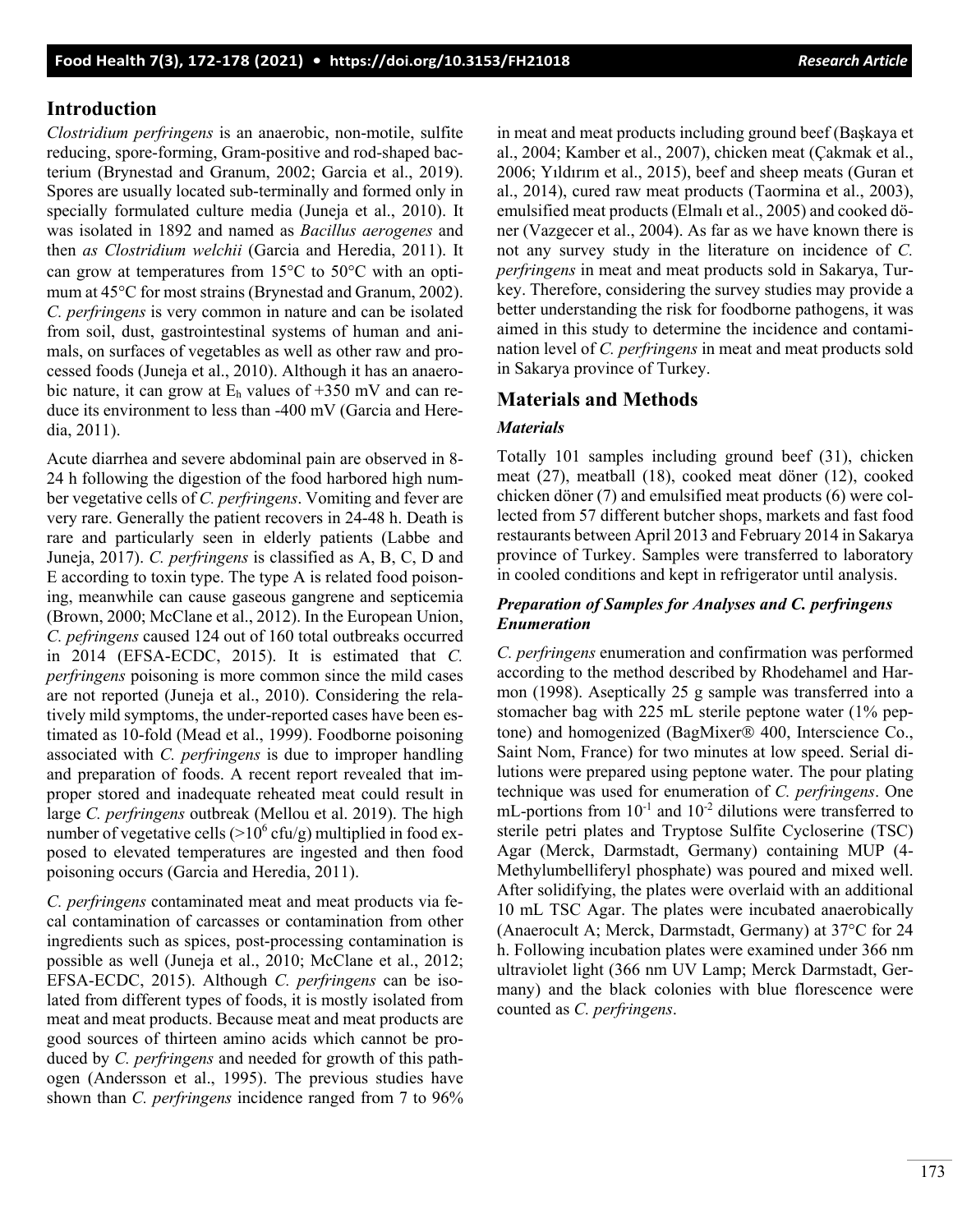#### *Morphological and Biochemical Confirmation*

The typical colonies grown on TSC Agar were picked and inoculated in Thioglycolate Broth (Merck, Darmstadt, Germany). Tubes were incubated anaerobically at 37°C for 24 h. The Thioglycolate Broth cultures of the isolates were maintained at -20°C by adding 15% glycerol. Gram-positive and sporeforming isolates were subjected to biochemical tests. *C. perfringens* was confirmed by motility-nitrate and lactosegelatin tests (Anonymous, 1999). The active cultures of suspected isolates were stab-inoculated into Motility-Nitrate Medium (Sigma-Aldrich, St. Louis, MO, USA) and incubated anaerobically at 37°C for 24 h. The cultures grown only along the stab line in Motility-Nitrate Medium were considered non-motile, while those grown away from the stab line were considered motile. Red color formation after addition of nitrite-detection reagent (Sigma-Aldrich, St. Louis, MO, USA) showed the reduction of nitrate. If no red color observed within 15 min, zinc dust was added and color of the medium was checked after 10 min. The Lactose-Gelatin Medium (Sigma-Aldrich, St. Louis, MO, USA) tubes inoculated with active cultures were incubated anaerobically at 37°C for 24 h. The gas blisters and converting the color from red to yellow were the signs of lactose fermentation. To detect gelatinase activity, the tubes were kept at 5°C for 1 h and checked for liquefaction. In case solidification occurred, the tubes were incubated at 37°C for additional 24 h. The cultures in liquefied tubes were considered gelatinase positive.

# **Results and Discussion**

Totally 101 samples, including ground beef, chicken meat, uncooked meatball, cooked meat döner, cooked chicken döner and emulsified meat products, were analyzed for incidence and contamination level of *C. perfringens*. Table 1 depicts incidence of the pathogen in the samples. Out of 101 samples, 48 (47.5%) were positive for *C. perfringens*. Although thirteen samples (4 ground beef, 3 uncooked meatballs, 3 chicken meat, and one emulsified meat product) yielded typical colonies on TSC Agar, these colonies could not be confirmed as *C. perfringens* by biochemical tests. This result is not surprising considering the specificity of the culture medium used in this study. Fischer at al. (2012) have mentioned that the specificity of TSC-MUP Agar was 74.5%. In other words this culture medium yielded 24.5% false negative results and non-perfringens *Clostridium* species were isolated frequently. The highest incidence of the pathogen was in uncooked meatball samples (72.2%) followed by ground beef samples (61.3%). The previous studies have shown that incidence of *C. perfringens* and/or sulfite reducing bacteria in beef meat or ground beef is ranged from 18 to 96%. *C. perfringens* incidence was reported as 18% in ground beef samples sold in small butcher shops and local markets (Kamber et al., 2007). Başkaya et al. (2004) determined sulfite reducing anaerobic bacteria in 74% of the ground beef samples. Guran et al. (2014) reported that 96% of beef meat samples were contaminated with *C. perfringens*.

The incidence of the pathogen was 72.2% in meatball samples. Meatball is produced mainly from ground beef and/or lamb meat, fat, roasted bread crumbs, salt, onion garlic and various spices. The spices used to prepare meatball may increase the microbial load of product. De Boer et al. (1985) isolated *C. perfringens* spores from 80% of 54 spices and herbs. It is well known that spices are main source of sporeforming pathogenic bacteria including *Bacillus* and *Clostridium* species and under favorable conditions their spores may germinate and multiply (Pafumi, 1986). Therefore, the spices used in meatball recipe may be the reason for high incidence of *C. perfringens* in meatball samples.

| <b>Table 1.</b> C. <i>per pingens</i> incredited in meat and meat products |                  |                                                   |                                                                                 |                                                                |  |  |  |  |
|----------------------------------------------------------------------------|------------------|---------------------------------------------------|---------------------------------------------------------------------------------|----------------------------------------------------------------|--|--|--|--|
| Sample type                                                                | Sample<br>number | C. perfringens confirmed<br>sample number $(\% )$ | Sample number with typi-<br>cal colony on TSC Agar<br>but not confirmed $(\% )$ | Sample number with<br>no typical colony on<br>TSC Agar $(\% )$ |  |  |  |  |
| <b>Ground beef</b>                                                         | 31               | 19(61.3)                                          | 4(12.9)                                                                         | 8(25.8)                                                        |  |  |  |  |
| <b>Meatball (uncooked)</b>                                                 | 18               | 13 (72.2)                                         | 3(16.2)                                                                         | 2(11.1)                                                        |  |  |  |  |
| Chicken meat                                                               | 27               | 9(33.3)                                           | 5(18.5)                                                                         | 13(48.2)                                                       |  |  |  |  |
| Meat döner (cooked)                                                        | 12               | 4(33.3)                                           | 0(0)                                                                            | 8(66.7)                                                        |  |  |  |  |
| Chicken döner (cooked)                                                     |                  | 2(28.6)                                           | 0(0)                                                                            | 5(71.4)                                                        |  |  |  |  |
| <b>Emulsified meat products</b>                                            | b                | 1(16.7)                                           | 1(16.7)                                                                         | 4(66.6)                                                        |  |  |  |  |
| <b>Total</b>                                                               | 101              | 48 (47.5)                                         | 13 (12.9)                                                                       | 40(39.6)                                                       |  |  |  |  |

**Table 1.** *C. perfringens* incidence in meat and meat products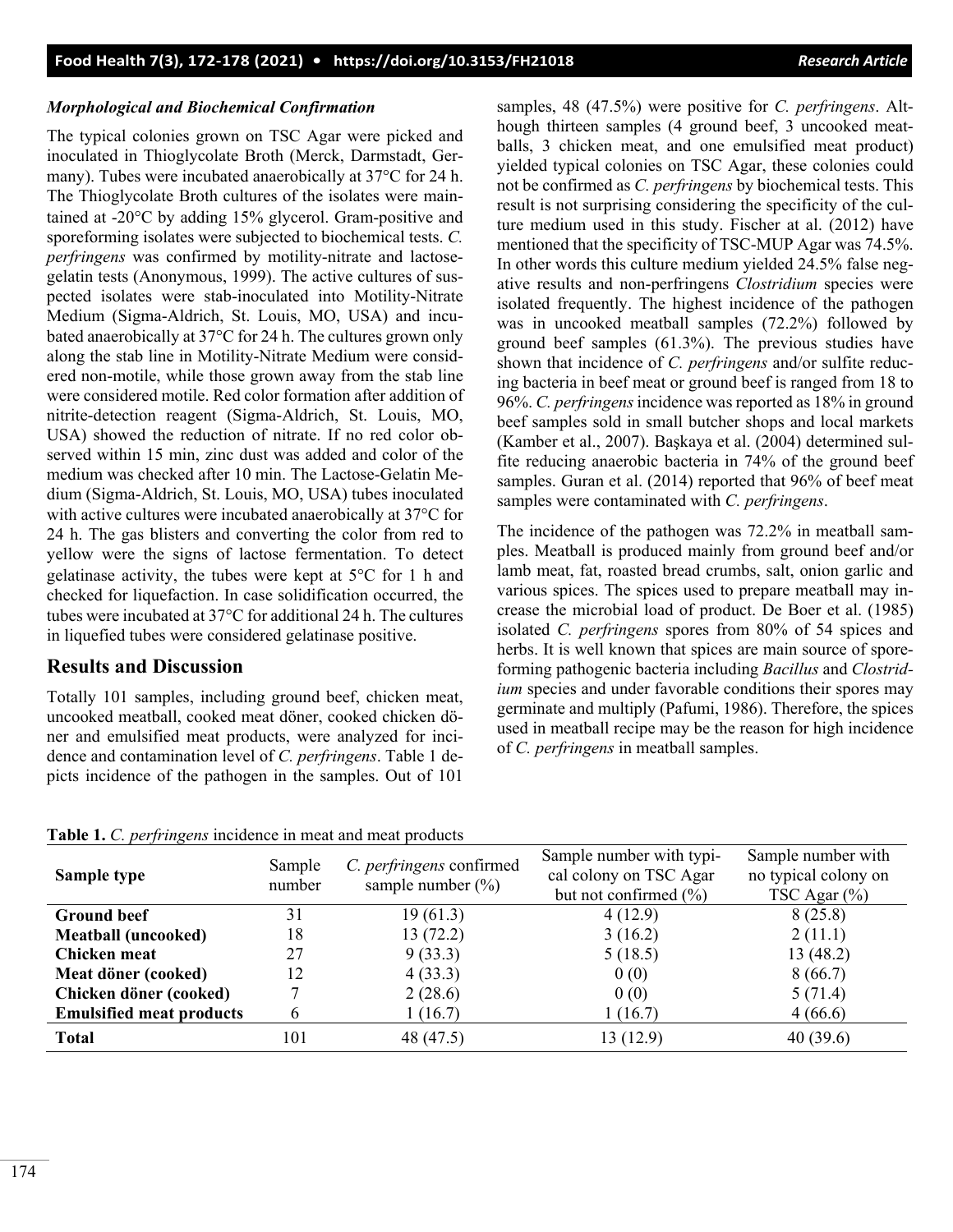*C. perfringens* incidence was confirmed only in 9 chicken meat samples (33.3%). The previous studies have shown that the incidence of this pathogen in poultry products may vary from 2.5 to 94% according to product type. Çakmak et al. (2006) detected *C. perfringens* in 70% of frozen raw ground poultry samples while 2.5% of poultry burger samples were contaminated with this pathogen. Yıldırım et al. (2015) reported that 46% of chicken leg and breast meat samples were positive for *C. perfringens.* Shaltout et al. (2017) determined *C. perfringens* in 21.6% of chicken meats samples. Higher incidence levels were reported by Guran and Oksuztepe (2013). These researchers determined that 66-94% of chicken parts were contaminated with *C. perfringens*. Incidence of this pathogen in intestinal tract of broiler chickens can be as high as 95% (Immerseel et al., 2004). Therefore it is not unexpected situation that its incidence in processed meat of poultry is high.

The incidence of *C. perfringens* in cooked beef and chicken döner samples were 33.3 and 28.6%, respectively. The previous studies revealed that the incidence of sulfite reducing Clostridia incidence is low in döner samples. Vazgecer et al. (2004) reported that sulfite reducing Clostridia were determined in the 7% of the cooked döner samples. In contrast, Bostan et al. (2011) did not determined sulfite reducing Clostridia in cooked döner samples. Spores of *C. perfringens* may survive during cooking and then if cooked foods are kept at temperatures between 12°C and 50°C they can germinate and multiply. Moreover an efficient reheating step may be required to kill vegetative cells (Jaloustre et al, 2013). Döner is a very popular meat meal which is prepared by seasoning of meat with spices and then cooking of cone-like shaped meat mass in front of cooking apparatus. Meat mass is rotated slowly during cooking and the cooked surface layer is cut as thin flakes. In this cooking process, the temperature of meat mass may be at ranges that allow survival and growth of spore-forming bacteria including pathogenic species. Considering cooking method, döner may have risk for *C. perfringens.*

*C. perfringens* was confirmed only in one emulsified meat product sample (16.7%). Apaydın et al. (2003) reported that 10% of bologna-type sausage samples were contaminated with *C. perfringens*. The incidence of the pathogen in emulsified meat products was determined as 22.1% by Elmalı et al. (2005). The spores of *C. perfringens* are heat resistant with 34.2 min D value at 90°C (Byrne et al., 2006). With this in mind, it can be estimated that they can well survive during production of this type of meat products.

The differences between the isolation rates of the current study and the previous ones may be attributed to number of the samples and analysis methods. The method used in this study did not contain any enrichment step. Wen and McClane (2004) reported approximately 50-fold increase in *C. perfringens* recovery when an enrichment procedure is applied using Fluid Thioglycolate medium.

Fluorogenic substrate, 4-methylumbelliferyl phosphate (MUP), added TSC Agar was used in this study for enumeration and isolation of *C. perfringens* from the meat products. MUP is a fluorogenic substrate which is highly specific for *C. perfringens*. MUP is metabolized by *C. perfringens* producing 4-methylumbelliferone which can be detected under a long wave (366 nm) UV light (Adcock and Paint, 2001). Thirteen out of 101 samples yielded typical colonies on TSC Agar supplemented with MUP. That is to say, false-positive result ratio was 12.9%. Similarly, Araujo et al. (2001) reported false-positive results on this culture medium during recovery of *C. perfringens*from groundwater samples. Despite this, the researchers found that the MUP added TSC Agar was superior to the other culture media used for detection of *C. perfringens*.

The contamination levels in the *C. perfringens* confirmed samples are shown in Table 2. Results revealed that 41.6% of the samples harbored *C. perfringens* lower than  $10^1$  cfu/g. More than half of the confirmed samples (52.1%) contained the pathogen in the range from  $10^1$  to  $10^2$  cfu/g. The contamination level of the pathogen was  $10^2$ -10<sup>3</sup> cfu/g only in two meatball samples. The highest level detected in one ground beef sample was  $2.4 \times 10^3$  cfu/g. The average counts of sample groups were ranged from 8.3 to  $1.5 \times 10^2$  cfu/g. According to Turkish Food Codex Regulation on Microbiological Criteria (Anonymous, 2011), the counts of sulphite reducing anaerobic bacteria should not exceed  $10^4$  and  $10^3$  cfu/g in non-readyto-eat and ready-to-eat foods, respectively. Based on this knowledge, it can be concluded that the samples analyzed in current study had acceptable levels of *C. perfringens* as a member of sulphite reducing anaerobic bacteria group. On the other hand, these results are generally in consistent with the published data. Kamber et al. (2007) determined levels of *C. perfringens* in ground beef samples obtained from local markets and butcher's shops as  $2.75 \times 10^2$  and  $6.82 \times 10^2$  cfu/g, respectively. Apaydın et al. (2003) reported the incidence of *C. perfringens* as 1-1.27 log cfu/g in bologna-style sausages. The mean number of ground poultry samples was determined as 2.6 MPN/g by Çakmak et al. (2006). On the other hand, Yıldırım et al. (2015) have stated that the mean counts of *C. perfringens* in chicken breast and leg meats were  $3.21 \times 10^3$ and  $1.64\times10^4$  cfu/g, respectively. These levels are higher than both our study and the previous studies.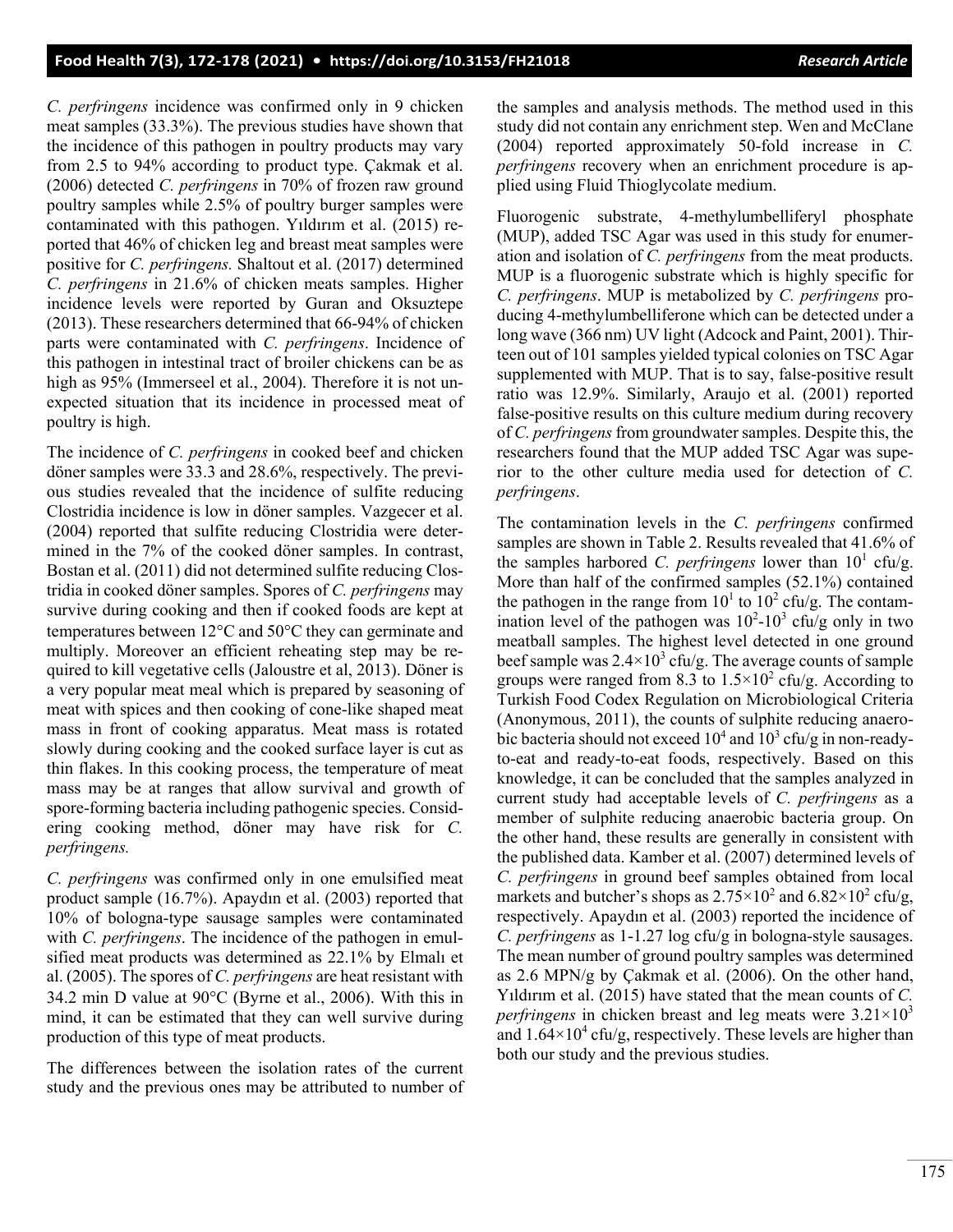#### **Food Health 7(3), 172-178 (2021) • <https://doi.org/10.3153/FH21018>** *Research Article*

| Sample type                  | Number of samples for each contamination level | Average           |               |           |                     |
|------------------------------|------------------------------------------------|-------------------|---------------|-----------|---------------------|
|                              | $\leq 10^{1}$                                  | $10^{1} - 10^{2}$ | $10^2 - 10^3$ | $>10^{3}$ | (cfu/g)             |
| Ground beef                  |                                                |                   |               |           | $1.5 \times 10^{2}$ |
| Chicken meat                 |                                                |                   |               |           | 8.3                 |
| Meatball (uncooked)          |                                                |                   |               |           | $5.8 \times 10^{1}$ |
| Meat döner (cooked)          |                                                |                   |               |           | $2.3 \times 10^{1}$ |
| Chicken döner (cooked)       |                                                |                   |               |           | $2 \times 10^{1}$   |
| Heat processed meat products |                                                |                   |               |           | $1.5 \times 10^{1}$ |
| Total                        | 20 (41.6%)                                     | $25(52.1\%)$      | $2(4.2\%)$    | $(2.1\%)$ |                     |

|  |  | Table 2. Contamination levels in C. perfringens confirmed samples |  |  |  |  |  |
|--|--|-------------------------------------------------------------------|--|--|--|--|--|
|--|--|-------------------------------------------------------------------|--|--|--|--|--|

*C. perfringens* vegetative cells higher than 10<sup>6</sup> cfu per gram of food are needed to result in food poisoning (Juneja et al., 2010). The numbers of the pathogen in the samples analyzed did not exceed this level. However, to control temperature during cooking and storage is a key factor to avoid *C. perfringens* poisoning. If the cooked food is cooled down slowly, kept at warm temperatures for extended periods and not reheated sufficiently before consumption to destroy vegetative cells, this critical level may be reached. Additionally, cooking may provide more favorable conditions for the growth of *C. perfringens* by increasing anaerobic environment and reducing competing spoilage organisms (Juneja et al., 2010; Kouassi et al. 2014). Moreover, cooking may cause heat shock which triggers the germination of spores (Juneja et al., 2010).

# **Conclusion**

It may be concluded that *C. perfringens* is very common in raw or cooked meat products having regard to its confirmed presence in almost half of samples (47.5 %) analyzed in this study. The highest incidence was in uncooked meatball samples followed by ground beef samples. Although the contamination levels in samples analyzed in this study were lower than that of required for food poisoning  $(10^6 \text{ cftu/g})$ , it seems that presence of this pathogen in meat and meat products is generally unavoidable. All things considered, it should be emphasized that temperature control during processing, transportation and storage is the key factor for prevention growth of *C. perfringens* and thus food poisoning caused by this pathogen. Another key thing to remember is that the temperature and time during cooking and/or reheating should be adequate to kill vegetative cells of *C. perfringens*.

#### **Compliance with Ethical Standard**

**Conflict of interests:** The authors declare that for this article they have no actual, potential or perceived the conflict of interests.

**Ethics committee approval:** Author declare that this study does not include any experiments with human or animal subjects.

**Funding disclosure:** Financial support was provided by Commission of Scientific Research Projects of Sakarya University (Project Number: BAP-2012-01-16-009)

**Acknowledgments:** -

**Disclosure:** -

# **References**

**Adcock, P.W., Saint, C.P. (2001).** Rapid confirmation of *Clostridium perfringens* by using chromogenic and fluorogenic substrates. Applied Environmental Microbiology, 67(9), 4382-4384.

<https://doi.org/10.1128/AEM.67.9.4382-4384.2001>

**Andersson, A., Ronner, U., Granum, P.E. (1995).** What problems does the food industry have with the spore-forming pathogens *Bacillus cereus* and *Clostridium perfringens*? International Journal of Food Microbiology, 28, 145-155. [https://doi.org/10.1016/0168](https://doi.org/10.1016/0168-1605(95)00053-4)-1605(95)00053-4

**Anonymous (1999).** Microbiology of food and animal feeding stuffs-Horizontal method for the enumeration of *Clostridium perfringens*. Colonies count technique (ISO 7937: 1997 Modified). European Standard (EN 13401).

**Anonymous (2011).** Türk Gıda Kodeksi Mikrobiyolojik Kriterler Yönetmeliği Retrieved from [https://www.resmigazete.gov.tr/eskiler/2011/12/20111229M](https://www.resmigazete.gov.tr/eskiler/2011/12/20111229M3-6.htm) 3-[6.htm](https://www.resmigazete.gov.tr/eskiler/2011/12/20111229M3-6.htm) (Accessed 01.06.2020).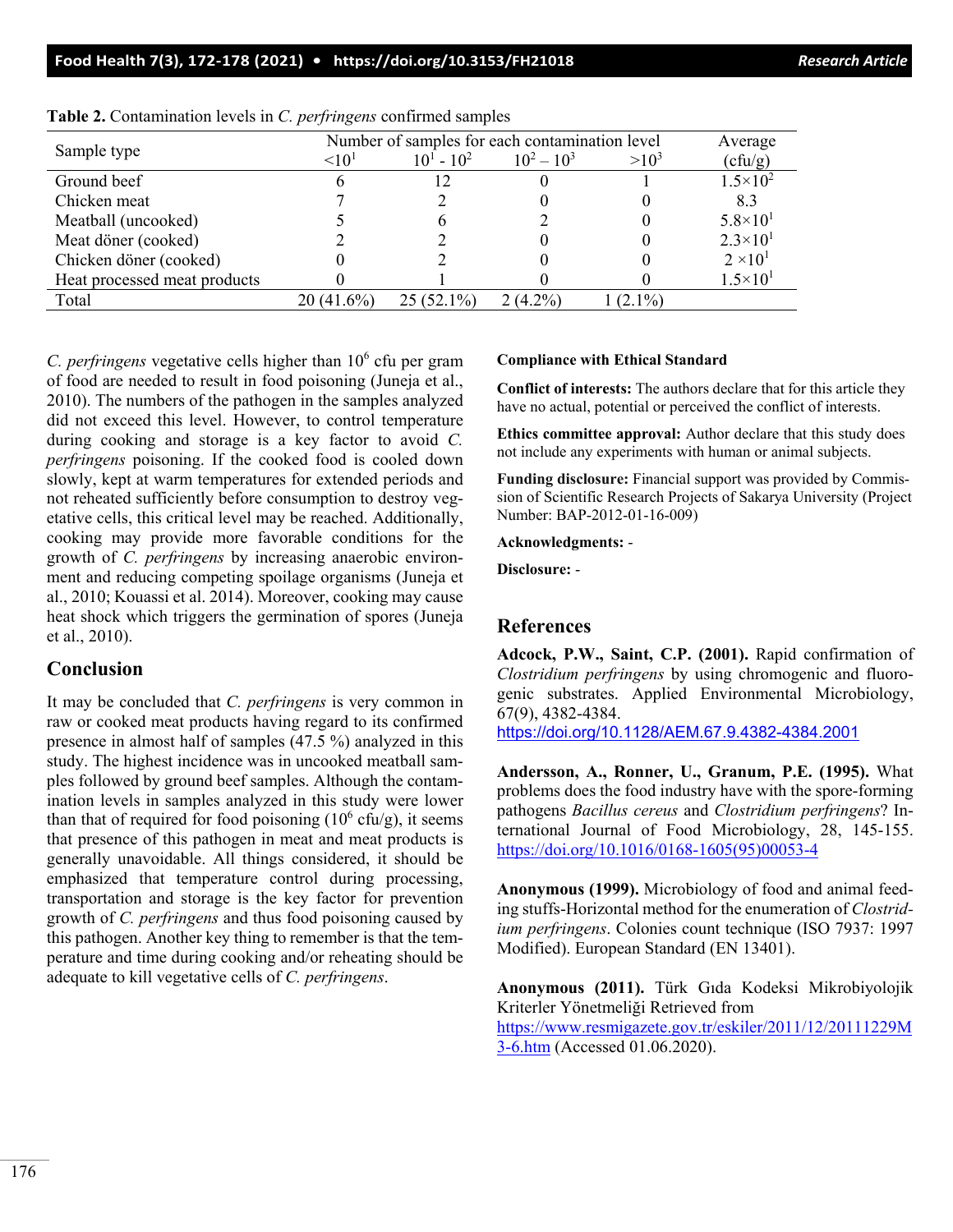**Apaydin, G., Ceylan, Z.G., Kaya, M. (2003)**. Değişik firmalara ait salamların bazı mikrobiyolojik ve kimyasal özellikleri. *Turkish Journal of Veterinary and Animal Science*, 27, 1299-1303.

**Araujo, M., Sueiro, R.A., Gómez, M.J., Garrido, M.J. (2001).** Evaluation of fluorogenic TSC agar for recovering *Clostridium perfringens* in groundwater samples*. Water Science and Technology*, 43(12), 201-204. <https://doi.org/10.2166/wst.2001.0738>

**Başkaya, R., Karaca, T., Sevinç, İ., Çakmak, Ö., Yildiz, A., Yörük, M. (2004).** İstanbul'da Satışa Sunulan Hazır Kıymaların Histolojik, Mikrobiyolojik ve Serolojik Kalitesi. *Yüzüncü Yıl Üniversitesi Veteriner Fakültesi Dergisi*, 15(1), 41-46.

**Bostan, K., Yılmaz, F., Muratoğlu, K., Aydın, A. (2011).** Pişmiş döner kebaplarda mikrobiyolojik kalite ve mikrobiyel gelişim üzerine bir araştırma. *Kafkas Üniversitesi Veteriner Fakültesi Dergisi*, 17(5), 781-786. <https://doi.org/10.9775/kvfd.2011.4438>

**Brown, K.L. (2000).** Control of bacterial spores. *British Medical Bulletin*, 56 (1), 158-171. <https://doi.org/10.1258/0007142001902860>

**Brynestad, S., Granum, P.E. (2002).** *Clostridium perfringens* and foodborne infections. *International Journal of Food Microbiology*, 74(3), 195-202. [https://doi.org/10.1016/S0168](https://doi.org/10.1016/S0168-1605(01)00680-8)-1605(01)00680-8

**Byrne, B., Dunne, G., Bolton, D.J. (2006).** Thermal inactivation of *Bacillus cereus* and *Clostridium perfringens* vegetative cells and spores in pork luncheon roll. *Food Microbiology*, 23(8), 803-808. <https://doi.org/10.1016/j.fm.2006.02.002>

**Çakmak, Ö., Ormancı, F.S.B., Tayfur, M., Erol, İ. (2006).** Presence and contamination level of *Clostridium perfringens* in raw frozen ground poultry and poultry burgers. *Turkish Journal of Veterinary and Animal Sciences,* 30(1), 101-105.

**De Boer, E., Spiegelenberg, W.M., Janssen, F.W. (1985).** Microbiology of spices and herbs. *Antonie van Leeuwenhoek*, 51(4), 435-438. <https://doi.org/10.1007/BF02275058>

**EFSA-ECDC (European Food Safety Authority-European Centre for Disease Prevention and Control), (2015).** The European Union summary report on trends and sources of zoonoses, zoonotic agents, and food-borne outbreaks in 2014. *EFSA Journal*, 13(4329), 191. <https://doi.org/10.2903/j.efsa.2015.4329>

**Elmalı, M., Ulukanlı, Z., Yaman, H. (2005).** Microbiological quality of emulsified type meat products (salami-frankfurter sausage) marketed in Kars. *Journal of Faculty of Veterinary Medicine, Erciyes University*, 2(1), 15-21.

**Fischer, M., Zhu, S., de Ree, E. (2012).** Culture media for the detection and enumeration of clostridia in food. In: Handbook of Culture Media for Food and Water Microbiology, J.E.L Corry, G.D.W. Curtis, R.M. Baird (Eds.), Royal Society of Chemistry Publishing, p. 66-89. <https://doi.org/10.1039/9781847551450-00066>

**Garcia, S., Heredia, N. (2011).** *Clostridium perfringens*: a dynamic foodborne pathogen. *Food and Bioprocess Technology*, 4(4), 624-630. [https://doi.org/10.1007/s11947](https://doi.org/10.1007/s11947-009-0182-2)-009-0182-2

**García, S., Vidal, J.E., Heredia, N., Juneja, V.K. (2019).** *Clostridium perfringens*. In: Food Microbiology: Fundamentals And Frontiers, Michael P. Doyle, Francisco Diez-Gonzalez, Colin Hill (Editors), 5th Edition, ASM Books, pp. 513- 540.

<https://doi.org/10.1128/9781555819972.ch19>

**Guran, H.S., Oksuztepe, G. (2013).** Detection and typing of *Clostridium perfringens* from retail chicken meat parts. *Letters in Applied Microbiology*, 57(1), 77-82. <https://doi.org/10.1111/lam.12088>

**Guran, H.S., Vural, A., Erkan, M.E. (2014).** The prevalence and molecular typing of *Clostridium perfringens* in ground beef and sheep meats. *Journal für Verbraucherschutz und Lebensmittelsicherheit*, 9(2), 121-128. [https://doi.org/10.1007/s00003](https://doi.org/10.1007/s00003-014-0866-z)-014-0866-z

**Immerseel, F.V., Buck, J.D., Pasmans, F., Huyghebaert, G., Haesebrouck, F., Ducatelle, R. (2004).** *Clostridium perfringens* in poultry: an emerging threat for animal and public health. *Avian pathology*, 33(6), 537-549. <https://doi.org/10.1080/03079450400013162>

**Jaloustre, S., Guillier, L., Poumeyrol, G., Morelli, E., Delignette-Muller, M.L.** (2013). Efficiency of a reheating step to inactivate *Clostridium perfringens* vegetative cells: How to measure it? *Food Control*, 29(2), 422-428. <https://doi.org/10.1016/j.foodcont.2012.07.003>